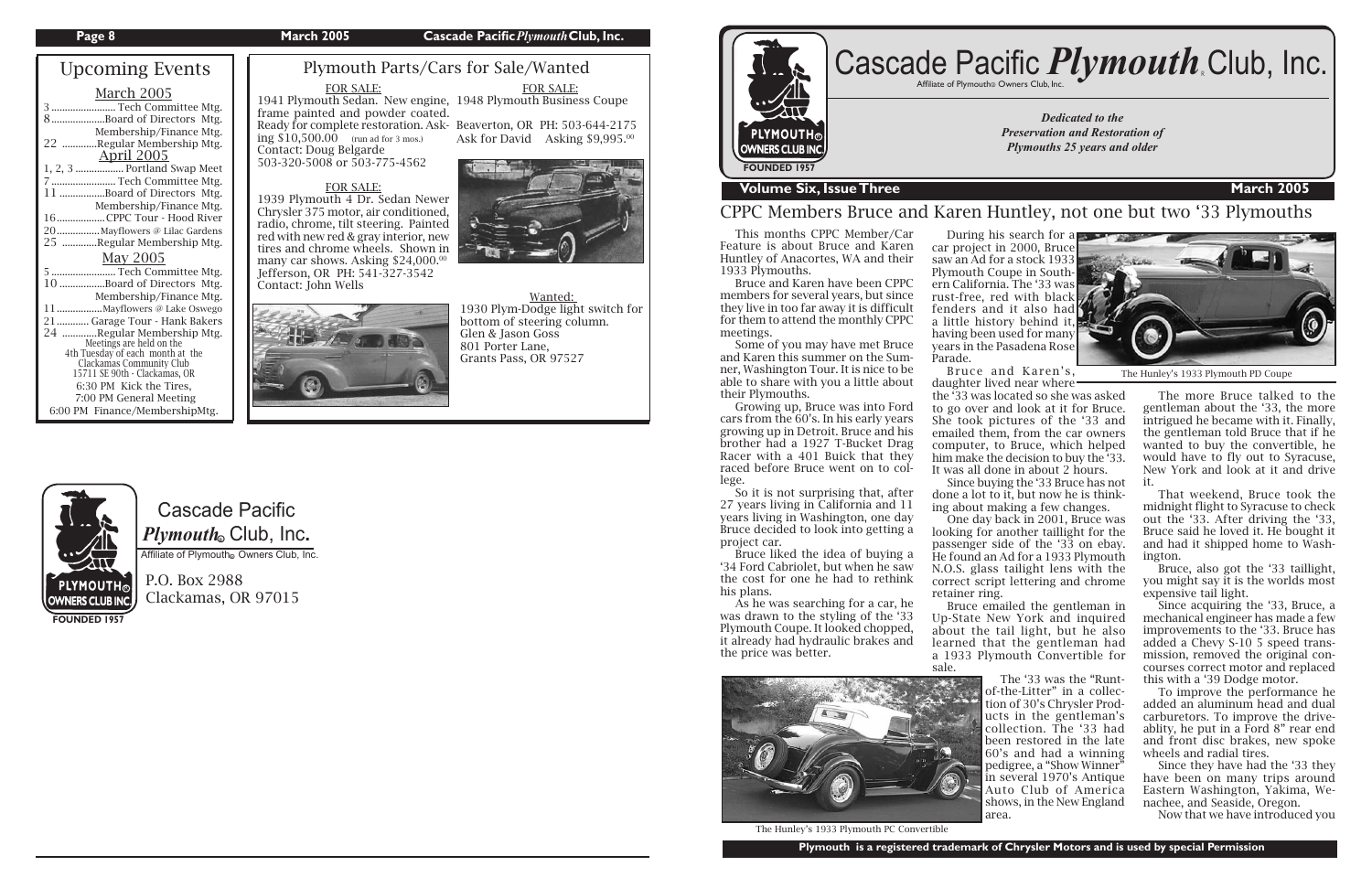# Officers 2005 CPPC February Regular Meeting Highlights

| President Duanne Luckow        |
|--------------------------------|
| PH:503-761-9411Portland, OR    |
| Vice President  Rich VonAllmen |
| PH:503-762-7857Portland, OR    |
| Secretary Vicki Williams       |
| PH:503-266-4287Canby, OR       |
| Treasurer Dolores Call         |
| PH:503-698-2301Portland, OR    |
| Member at LargeDave Benfield   |
| PH:503-829-3435Mulino, OR      |
|                                |

#### Standing Committees

| Activities  Jerry Klinger     |                 |
|-------------------------------|-----------------|
| PH:503-665-8330               | Gresham, OR     |
| Co-Membership.                | Bill Call       |
| PH:503-698-2301               | Clackamas, OR   |
| Co-Membership                 | John Sweeney    |
| PH:503-281-5159               | Portland, OR    |
|                               |                 |
| PH:503-653-8102               | Milwaukie, OR   |
| Refreshments  Dennis Mowery   |                 |
| PH:503-760-3184               | Portland, OR    |
| Co-Tech Advisor Dave Williams |                 |
| PH:503-266-4287               | Canby, OR       |
| Co-Tech Advisor  Tony Gemma   |                 |
| PH:503-631-4735               | Oregon City, OR |
|                               |                 |

Member stories, articles and photos needed for the CPPC Newsletter. Look for Plymouths "Out and About". Write up an interesting thing you have done while restoring or working on your Plymouth. Thanks. Mike Bade

#### email/mail articles to: Mike Bade ..............mdscbade@msn.com

P.O. Box 2988- Clackamas, OR 97015

#### Membership:

Cascade Pacific Plymouth Club, Inc. Membership dues are \$20.00 per calendar year and must hold a current membership to the National Plymouth Club. Membership runs Jan. 1 thru Dec 31.

#### Advertising Rates: Advertising is free to current Cascade Pacific Plymouth Club Members. Advertising Rate for Non- members is: \$10.00 per newsletter. one column by one inch. Photos accompanying classified ads are \$10.00 per newsletter inch buy 1 column (Black and White On Discount Rates: Available to long term advertisements. Advertisements should be kept to Plymouth related services.



#### **Page 2 March 2005 Cascade Pacific***Plymouth***Club, Inc. Cascade Pacific***Plymouth***Club, Inc. March 2005 Page 7**

## CPPC Member Trevor Bagot, Passes Away

## Wanted:

Welcome New Members Please add the following new members to your current roster: Cari Catlow Los Angeles, CA 90034 Bill Wilkerson

Portland, OR 97213 Gary Hildebrand Burnaby, B.C. - Canada 1948 Convertible 1948 2D Sedan Hot Rod 1963 Savoy Dick and Marilyn Laughlin Portland, OR



Trevor and Roberta Bagot and their 1968 Barracuda, photo taken 2003 during the National Plymouth 75th Anniversary Tour

 Sadly, Trevor Bagot, one of our Canadian members passed away on February 23rd. Our sympathy goes to his wife Roberta and members of his family.

 Trevor joined CPPC after he and his wife joined the cross country tour in Walla Walla in July 2003. Trevor and Roberta toured from Walla Walla to Newport in their 1968 Barracuda. David Pollock, another Canadian member shared the following about Trevor:

 "Did you know he leaves a legacy that everyone who drives our highways in any make of vehicle benefits from?

 Trevor was an electrical engineer with the B.C. Ministry of Highways until his retirement. He contributed in no small way to the development of the inductive loop traffic sensors that initiate the cycle of modern traffic signals.

 Motorists no longer experience lengthy waits on deserted streets for lights to change. A loop of wire under the pavement senses if a car is

waiting in a left turn lane or if there is traffic on a cross street.

 Trevor would neither confirm nor deny that highway signals can sense eye contact which cause the warning amber flashers to come on the instant a motorist in a hurry looks at them. (I suspect they can and I will remember Trevor every time. I think he would be pleased as he often counseled me to take life at a slower

pace).

 Trevor and Roberta participated in many WPC events and some that were sponsored by other groups like the 50th Anniversary of the Alaska Highway which they traveled in their 42 Plymouth and the Cross Continental Plymouth Club tour where they drove their 68 Barracuda on the final leg of the journey in Oregon.

 Our club members often enjoyed their hospitality at their beautiful Qualicum home. We will miss Trevor

This year marks the 200<sup>th</sup> anniversary of the Lewis and Clark Expedition. Their journey took two and a half years! One of the final wintering over spots was at Ft. Clatsop near Astoria, Oregon.

very much." David also reports that Trevor had recently sold his two Plymouths due to his failing health. *By David Pol-*

member meeting. Several members drove their old Plymouths to the meeting. As the weather improves and the days longer we will see more and more of those old cars for premeeting tire kicking.

> Audrey Čitra - 7<sup>th</sup> John Sweeney –  $12<sup>th</sup>$  (#80!) Larry Simpson –  $12<sup>th</sup>$ Tom Shepherd –  $14<sup>th</sup>$ Linda Stearns –  $15^{\rm th}$ Dave Douley - 20<sup>th</sup> Stephanie Willis – 23rd Charles Reifschneider - 24<sup>th</sup> Robert Stearns – 30th

 Russ Ashley introduced new member Bill Marble from Corbett. Bill is a machinist and is working on a 35 business coupe.

 Member care reported that Scott Farnsworth's father had passed away and that Les Conner was recovering from surgery.

 Due to the late arrival of the January newsletter, the acceptance of the January minutes was postponed till the March meeting.

Dolores Call reported that there

was \$6,328.19 in the Treasury. Duanne reminded the membership about the Portland Swap Meet on April 1st, 2nd and 3rd and passed around a sign up sheet for 2 hour duties in the Club's two booths. Entrance passes will be made available for those manning the booths.

 The Tech Committee will be accepting parts donations to sell at the Swap Meet. Bill's shop will be available for donations on Saturday, March 19th from 10:00AM until 2:00PM.

 There were 52 at the February details will follow. Don Hufschmid offered to drive a rollback truck on tours as a back up if someone were to break down.

 Vicki Williams gave a report for the Membership/Finance Committee. There are about 36 members who have not paid their dues so far.

 Vicki also, reported that plans for this summer's cruise in have begun and that a date of August  $27<sup>th</sup>$  has been selected. Location is still being determined and once confirmed members will be asked to solicit sponsors for the show.

 Jerry Klinger reported on the tours that have been planned so far for this year. There is still a need for a tour in March and September. There is a tour planned to Hank Bakers in Aurora on May 21st.

 Vicki Williams gave a preliminary report on the August tour to Astoria. A sign up sheet was passed around. This is an overnight tour so hotel information will follow. Also, a melodrama in an old theater in Astoria will also be on the agenda.

 Tickets and reservations will need to be made well in advance so more

 Tom Nachand reported that the Walter P. Chrysler Club was hosting a meet in Burbank, California in July and he planned on attending. He invited any other members who would like to go along with him.

 Tony Gemma reported on the February Tech Committee meeting that was at his garage. A tune up was performed on his 50. Tony welcomed Loren Bennett as a new Tech Committee member.

 Jimmie Fox agreed to print about 24 more vendor lists to have for sale at the swap meet. Duanne suggested we sell them for \$5.00 each.

 Bill Call reported that he was now involved in forming a 3rd Marine Division Chapter and showed the club an old recruiting sign he had had restored prior to introducing the evening's speakers.

 The speakers were featured advertisers in the Club's newsletter.

 Jim Townsend gave a talk about his barbershop in Milwaukie that has been a family business since 1937. Duanne Luckow talked about his metal working business and showed an example of a part he recreated for Bob Dimick's 36. Finally, Bill Call reported on the Miller car dolly he helps sell. Bill encouraged members to utilize those businesses that advertise and support the Plymouth Club.

 Duanne reported that Wilsonville High School had written the Club again this year about having some members take their cars to the school and talk about life in the 50's and 60's. Members willing to do so should contact him about date and time.

 Lorraine Griffey reported on the Mayflower tour to Salem and encouraged members to sign up for the March tour to the Portland Chinese Gardens.

 The raffle prizes were won by Rich VonAllmen, Russ Ashley, Stephanie Willis, Duanne Luckow and Dennis Mowery. Additional prizes were donated by Jimmie Fox and Tom Nachand. Lorraine Griffey won \$59.00 in

 CPPC members are invited on a much shorter version of this trek on Saturday, August  $20<sup>th</sup>$ . Details are still being worked out on this tour but be sure and mark it on your calendar as a "must do" tour.

> And any others who have not reported their birthdate!

 Plan on spending the night in Astoria and attending the "Shanghaied in Astoria "melodrama at the Astor Street Opry Company on Saturday night.

 On the tour we will stop at Jewell Meadows and hopefully see a herd of elk.

### Happy March birthdays to the following members: Donna Bade - 1st Retha Harden – 1st Tom Schultz - 1<sup>st</sup> Toni Well – 2nd Nancy Conner - 5<sup>th</sup> Ken Morgan – 6<sup>th</sup> Happy Belated Birthday

 Heading the back road to Astoria we will follow the footsteps of Lewis and Clark and make a picnic lunch stop at Youngs River Falls, a 65 foot waterfall into the Youngs River.

 The remainder of the afternoon can be spent touring Ft. Clatsop. Sunday will include a browse through the Sunday Farmers Market and a trip up to the Astoria Column before heading back on Hwy. 30.

 Remember, you don't need an old car to attend this tour but if you have one in safe running order you are encouraged to drive it.

 More details about meeting places, accommodations and tickets for the play will follow. Contact Dave or Vicki Williams if you have any questions.

## Astoria Overnight Tour Planned for August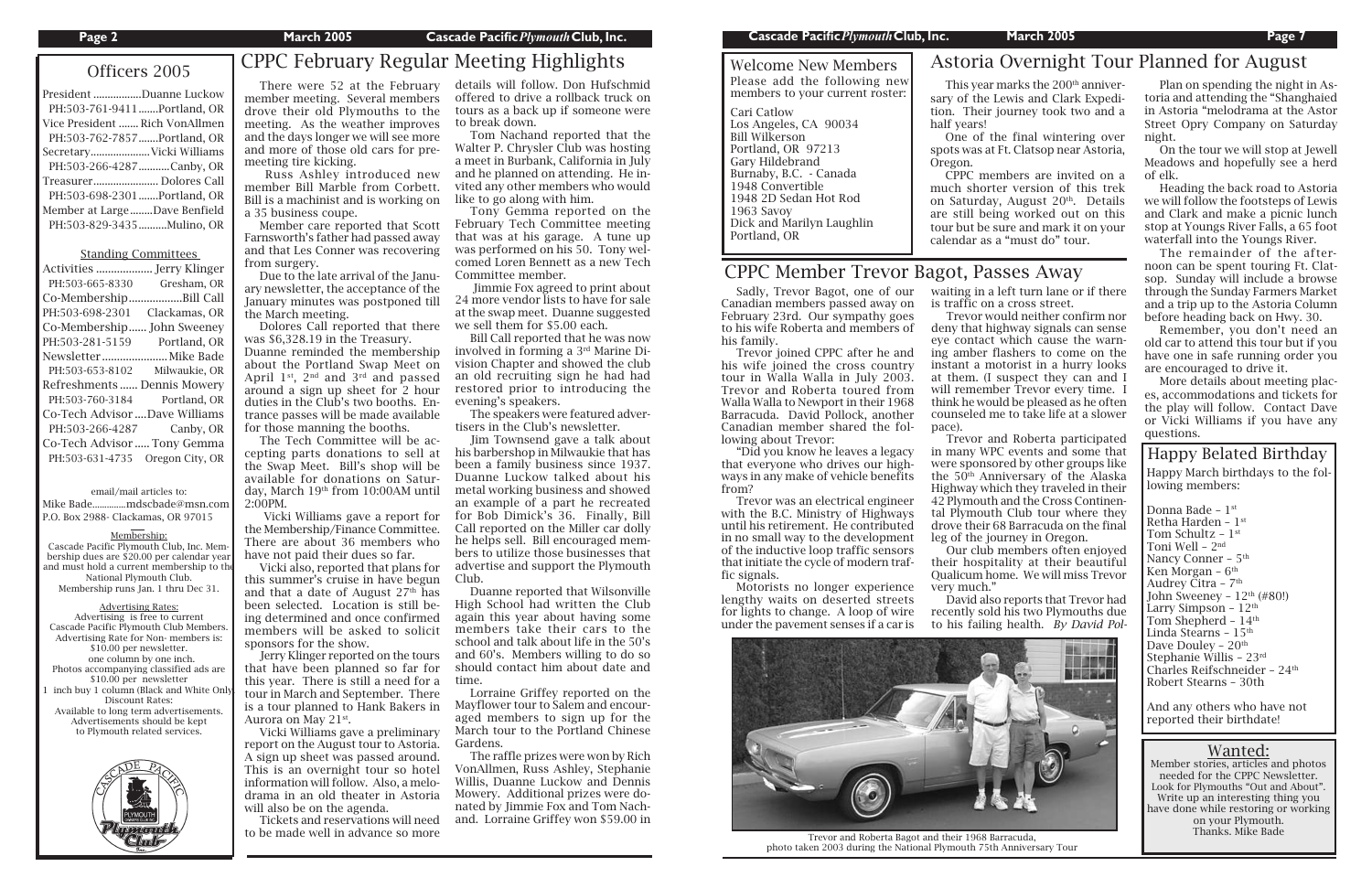## CPPC Member Care

 The Annual Portland Swap meet is fast approaching this April 1,2, & 3 at the Portland Exposition Center.

 The information regarding to booth numbers are as follows #3106 and #3107 and we will be in Hall " $D"$ 

 The Cascade Pacific Plymouth Club will be sponsoring booths. One booth will provide information about our club to prospective members, and the other booth will be our club parts sales booth.

 Times for the Swap meet are as follows: Friday 7:00am - 6:00pm Saturday 7:00am -

## Ladies lets go Shopping

 Once again we are asking if CPPC members have car parts they would like to donate to the club to sell in the parts booth, they would be appreciated. The Swap meet parts sales is a fund-raiser for the club. This is also an opportunity for you to clean out your garage and help out the club at the same time.

 Contact members of the Technical Committee to coordinate pick/delivery and storage of your donations.

 We will also need volunteers to work the information and parts booths. There are passes the club has purchased so that members who work in the booths will not have to pay admission to the Swap Meet.

## Cascade Plymouth Club Tours 2005:

April - 16th Hood River - Apple Blossom Fest. Host: Jerry and Ann Klinger

May - 21st Hubbard, OR - Garage Tour Host: Hank and Angela Baker<mark>s</mark>

6:00pm

Clark County & Grist Mill Tour Hosts: Bob and Jeanette Dimick

> Sunday 8:00am - 1:00pm If you have not been involved

before, you are missing out. See you at the swap meet.

 Those Plymouth Club members who are from out of town can get involved too. Give one of the CPPC Officers a call to get involved.

October - 15 & 16 Northwest Car Collector Show Portland Exposition Center

If you are in town for the Swap

Meet we could really use your help at the swap meet.

## Time for the Annual Portland Swap Meet

Arlene Petersen has been working chemo treatments in between skiing in Colorado, working, babysitting her grandson and attending CPPC meetings. Needless to say she is doing amazing as she continues through her cancer treatments.

Vickie Shepherd is finally back home and is undergoing therapy there after a short stay with the Rehabilitation Institute of Oregon. She has entered her 9th month of recovery from a stroke.

Scott Farnsworth recently lost his father and our sympathy goes out to him and his family.

Les Conner is recovering from surgery and should be back on his feet soon.

April 1/2/3 Portland Swap Meet Portland Exposition Center

June 25th Clark County Washington Potluck

Host: Jim Thorkildson ....

#### July 17th

On Saturday, April 16<sup>th</sup>, Jerry Klinger will be leading a tour to Hood River for the Apple Blossom

#### August 20th & 21st

Overnight Tour to Astoria, OR. Host: Vicki & Dave Williams August 27th CPPCCruise-in "Hot Dog-ust Nights"

Haggens in Oregn City ....

#### September 3rd Columbia Gorge Interpretive Center - Cruise-in - Skamania, WA

Host: Sharon & Allen Tiffany

November - 22 Annual Membership Potluck ....

 The Cascade Plymouth Club has many exciting events coming up. The participation of individuals helps make a club successful. I was happy to see the Portland Swap Meet Duty roster get mostly filled up on the first trial. Thank you volunteers for doing this two hour shift, either by helping sell parts or promoting our Club. We still have a few openings and Dave Williams, chairman of the Tech. committee would appreciate a phone call. Dave will have his fifth wheel trailer on the Swap Meet sight just south of Building E and on off Randy Road. The Entrance tickets will be for those of you pulling duty. A map will be provided and cell numbers to help direct you to your either the trailer and/or our club booth which are stalls #3106 and #3107 and in Building D. Details will be provided at our March meeting. Parking your car will be your responsibility. You can always ride MAX there or the school buses will get you to the opening of the swap meet, should you park at PIR or the field next to it. This is a fun raiser for our club and an important one. Should you have something to donate, contact Dave Williams. Other good news is that our Club is now officially part of the Northwest Car collector Show and Swap Meet held in October. Contact Jerry Klinger for more information regarding putting your car in and making a display booth for our club. This is also a fundraiser for us. The last important event I want to mention is that we now have information regarding our Cruise in. Our Club's cruise in will take place at Haagen's Food in Oregon City on August 27 from 10 AM to 2 PM. We will sell hot dogs. The committee chair is Vicki Williams. Now is a great time to get involved with the club. Jerry Klinger has a wonderful upcoming tour in April to the Hood River area. Listen and look for the details. In closing I would like to thank all of those who renewed their dues for 2005. You know who you are, because your reading this. I look forward in seeing everyone at the March meeting. Happy motoring, Duanne

 $\bullet$  Don't test your automobile on busy thoroughfares. After finishing a repair or adjustment, drive out to some roadway free of pedestrians and other traffic.

 $\bullet$  Don't try to race every car, which passes you.

• Don't stop to argue with drivers of teams or trolley car motormen. It often occurs that the other fellow is not aware or ignorant of your rights and it may result in a street brawl uncomely to a gentleman.

Festival.

 Members wanting to attend should meet at the Columbia Gorge Factory Outlet Mall in Troutdale by

8:00AM. The tour will take the old Columbia Gorge highway to Hood River where there will be several activities going on for the festival.

*Attention: Ladies whose husbands are going to be at the April Portland Swap Meet April 1, 2 and 3. Lets go shopping instead!*

 If you're from out of town - call I Ieanette Dimick at  $360-885-1113$ . I"ll arrange to pick you up and we can decide together where to go. I,  $\blacksquare$  of course have some great suggestions!

If you live in the area and want to join the group, we'll pick a mu-I tual meeting place.

Please call before March 31st.

 If time permits the tour may continue on the Mosier. Let's get lots of participation for the first tour of the year!

 Remember, tours are open to all members whether you come in an old car or not.

## First CPPC Tour of '05 in Hood River

#### *Driving the Car:*

 With the number of automobiles rapidly increasing the highways have become crowded; therefore, in order to enjoy one's automobile, it is required of every driver to exercise a certain amount of caution.

 Some automobilists abuse their rights and heedlessly run over the rights of others. A wrong and a right will not make a right. Therefore, some suffer for the wrongs of others. Each accident and wrongdoing on the highways has a tendency to arouse public sentiment against the motorist. The responsible operator must take it upon himself to control the irresponsible operators and show them that they must operate their cars without menace to life and limb upon the public highway.

#### *Good Tips for Motor Car Drivers*

 When approaching the street crossing, always slow up and if you intend to drive straight through, give one long toot of the horn. If you intend to turn north, south, east or west, indicate that purpose by giving a number of short blasts of the horn. Pedestrians who are about to step off the curb will be attracted to the horn and remain on the sidewalk. They will soon learn the meaning of the horn, and their lives will be further safeguarded. The horn – the most important accessory on an automobile - is ofttimes used the least.

 Traffic regulations have been adopted in most cities. Be aware that driving at night one must turn on the lights. Nearly all states require lamps to be burned on both front and rear of the car from sundown to sunup.

 It is wrong to drive a car across an intersecting road unless your view is entirely unobstructed. When turning to the right, the operator should keep his car as close to the right hand curb as possible. A left-hand turn requires the operator to turn around the center of the intersection of the two roads. In passing over railroad tracks, it is advisable to drop back into second speed, in which instance you will avoid the possibility of stalling your motor on the track. Should you be compelled to unexpectedly drive ahead fast with your car in second speed, your chances of escape are easier and more certain. As far as approaching a horse, should it become frightened, drive your car to one side of the road and stop, allowing the rider to gain control.

 Skidding is the most dangerous element of motoring. It remains for

the driver to not become confused to apply the brakes. Skillful handling of the steering wheel might in some instances prevent an accident. Reduce the speed of the motor, turn the front wheels in the same direction the car is skidding, and don't apply the brakes.

 Watch your car carefully and become accustomed to all the sounds your car makes. A good driver will immediately locate the case of any new and strange noise. It is the warning signal that something is not normal. It may be a loose nut. It may be a cry for grease. Do not disregard these signals. Give your immediate attention to these sounds, as the pay off is the lengthened service of your car.

#### *Important Don'ts*

 Don't drive on in case of an accident.

 Don't exhibit grandstand acts by driving upon a crowd of people and suddenly opening the exhaust or purposefully skidding. Remember, while the car is flexible, powerful, and easily controlled, you may make a slip.

 Don't drink if you intend to operate an automobile. Many accidents occur to automobiles driven by intoxicated operators.

• Don't ever get rattled.

 Don't drive your car on streetcar tracks; it is an expensive luxury.

 Don't try to dodge an excited pedestrian in the street. He or she will go back and forth much confused and finally run directly in front of your machine. Stop as quickly as possible.

 Don't drive over unknown roads at break-neck speeds, for a little "thankyou-marm" might set you in the flowers.

 Don't fail to keep the brakes adjusted. It is far more important to stop a car than to start it.

 *By Sharon & Allen Tiffany*

## How Much has Driving Changed Over the Years?

Report From the 1918 Tech Committee *(Excerpts from: Engleman's Autocraft, by Roy A. Engelman. 1918. Cincinnati, Ohio.)*